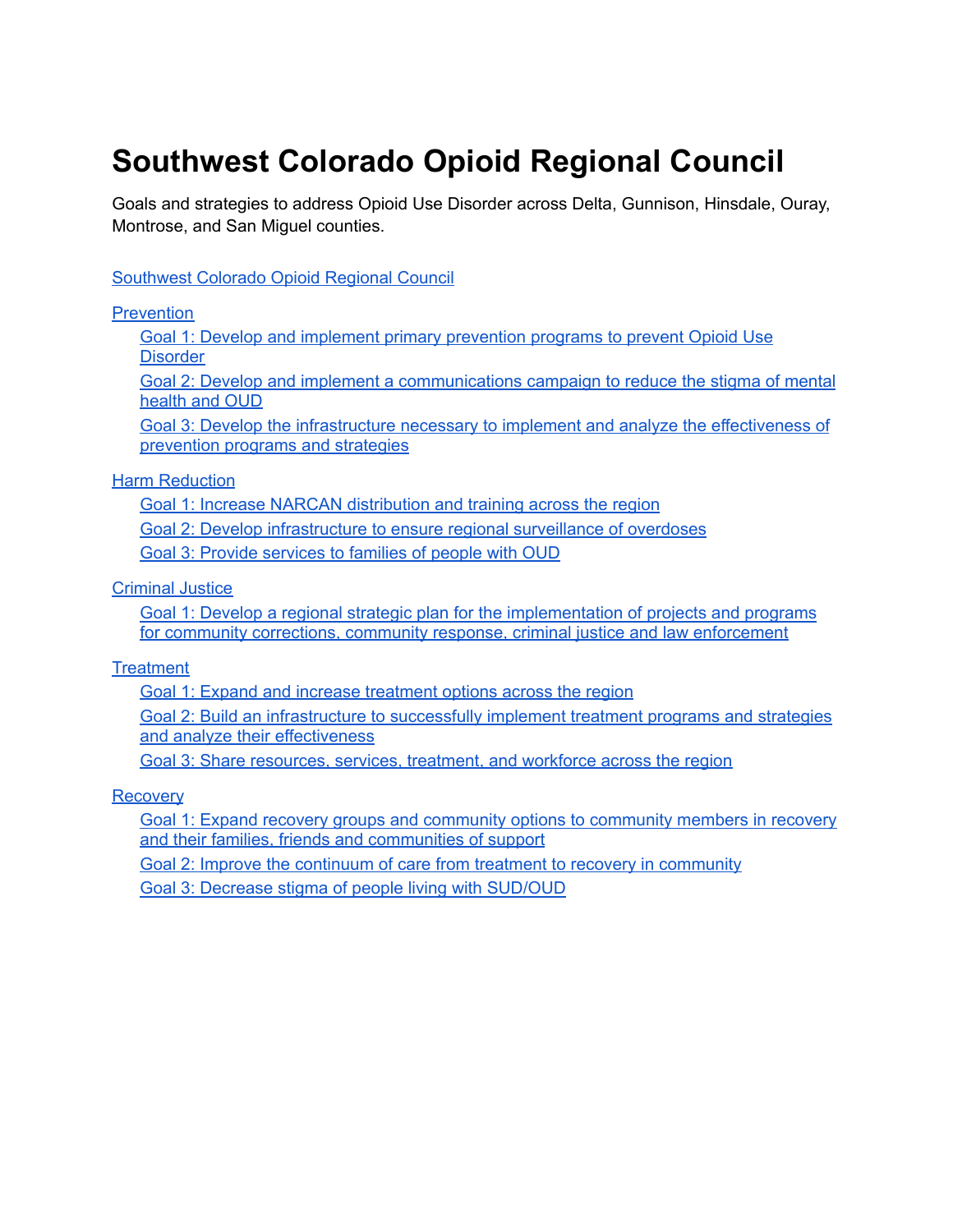## <span id="page-1-0"></span>**Prevention**

## <span id="page-1-1"></span>**Goal 1: Develop and implement primary prevention programs to prevent Opioid Use Disorder**

**LEAD ORGANIZATION:** unknown or RFP Process for determining lead organization

### **RECOMMENDED REGIONAL STRATEGIES YEARS 1-2**:

- 1. Coordinate and track primary prevention activities (school programs, PDMP, mental health first aid, family resources, etc.) across the region to identify gaps and start to expand free or low cost programs in local communities across the region.
- 2. Research and recommend best practices in prevention programming in rural communities in order to use what others have found effective rather than developing our own

## **FUTURE YEARS OR LOCAL STRATEGIES:**

- Expand school programs and other youth support programs, including within college students
- Increase and improve training for health-care providers and pharmacies about responsible prescribing (including Low cost/ incentives for PDMP trainings)
- Expand the provision of mental health first aid to all across the region
- Provide support and resources to family members who are impacted by OUD or SUD
- Increase workforce in order to implement evidence programs (including financial support and incentives)

## <span id="page-1-2"></span>**Goal 2: Develop and implement a communications campaign to reduce the stigma of mental health and OUD**

**LEAD ORGANIZATION:** RFP Process for determining lead organization or GRASP - Gunnison County Consortium for prevention, treatment and recovery of SUD/OUD (Better Together)

## **RECOMMENDED REGIONAL STRATEGY YEARS 1-2**:

1. Gather information about local stigma reduction campaigns, statewide and other local mental health campaigns. Align communication campaigns where possible and determine gaps for future local or regional campaigns.

## **FUTURE YEARS STRATEGIES:**

- Implement a campaign that normalize conversations about OUD including involving those in recovery in the process and development of campaigns
- Implement a campaign that centers around education & culture change around accessing Behavioral Health Services and recovery supports; including promotion of substance-free zones and activities
- Implement programs to reduce stigma in specific professions (e.g. Medical professionals and law enforcement)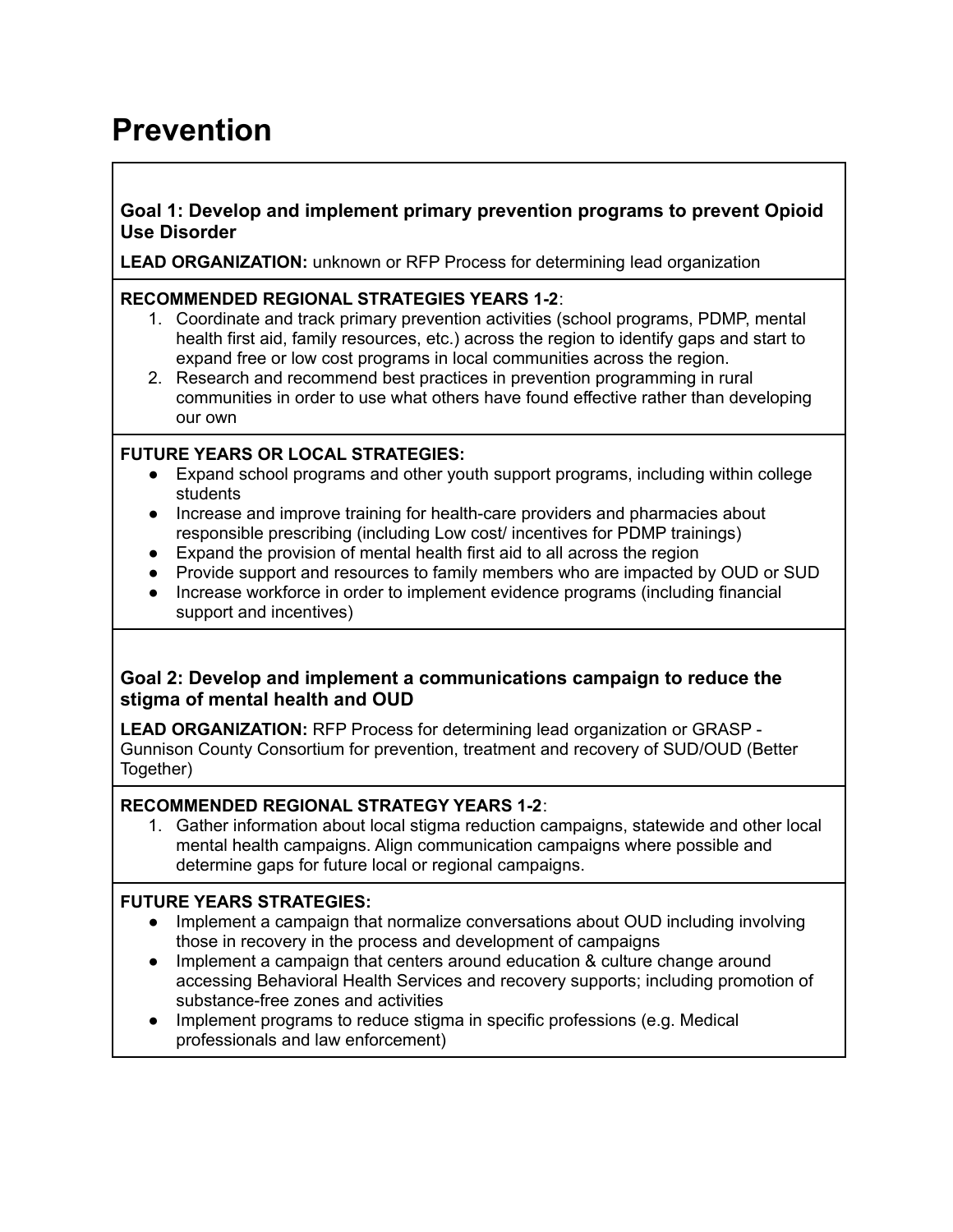## <span id="page-2-0"></span>**Goal 3: Develop the infrastructure necessary to implement and analyze the effectiveness of prevention programs and strategies**

**LEAD ORGANIZATION:** RFP Process for determining lead organization

### **RECOMMENDED REGIONAL STRATEGY YEARS 1-2:**

1. Develop a centralized "lifecycle" database that tracks the demographics of the population, intervention efforts and outcomes and ensures non-duplication of services and resources across the region

### **FUTURE YEARS STRATEGIES:**

- Collect and analyze data across agencies and sectors focused on OUD to prioritize strategies and assess outcomes
- Provide regional grant writing support to ensure sustainability of activities
- Identify and prioritize policies that need to be updated, added or changed including federal policies and insurance coverage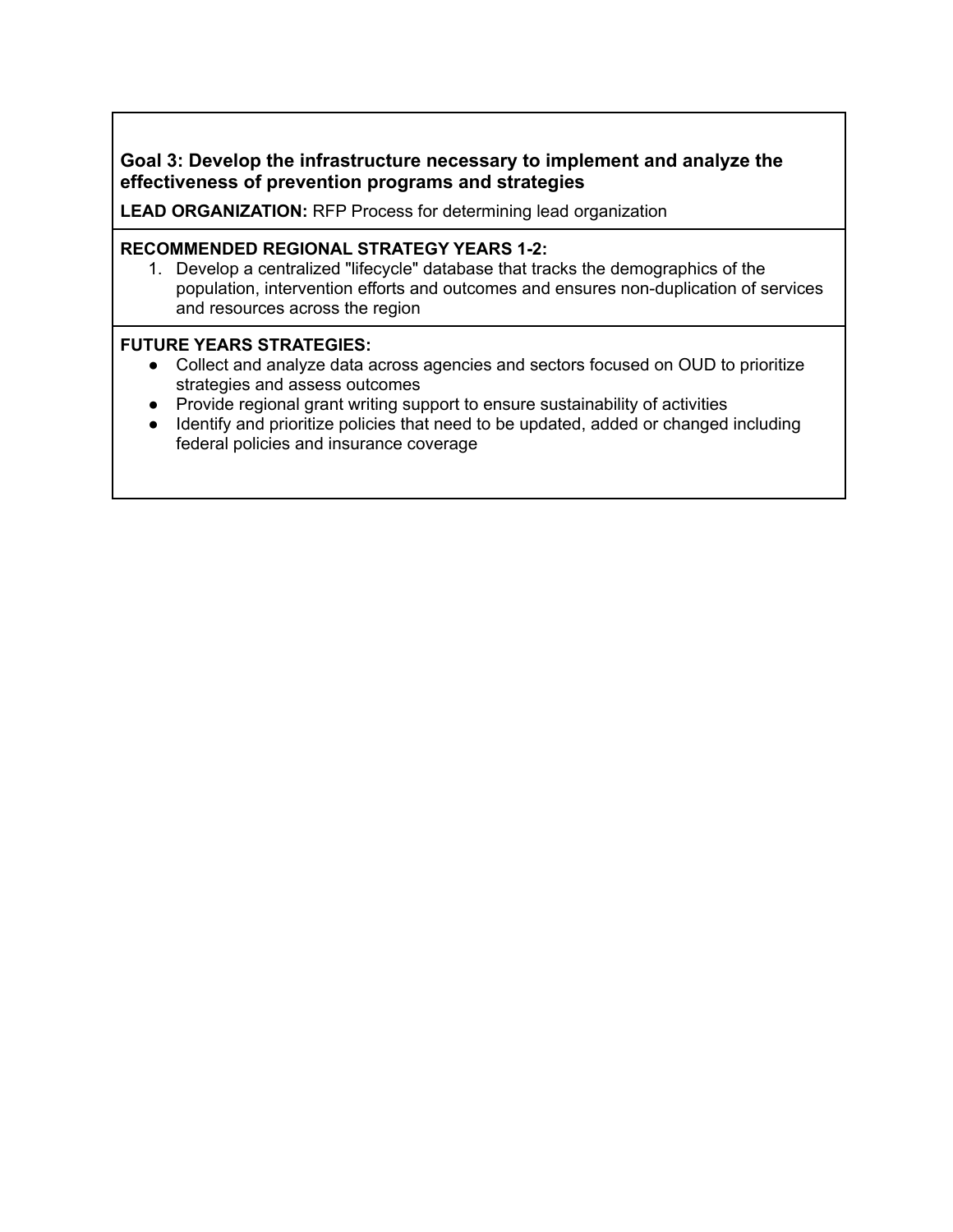# <span id="page-3-0"></span>**Harm Reduction**

## <span id="page-3-1"></span>**Goal 1: Increase NARCAN distribution and training across the region**

**LEAD ORGANIZATION:** Unknown

### **RECOMMENDED REGIONAL STRATEGIES YEARS 1-2**:

- 1. Coordinate and track Narcan distribution and training across the region to identify gaps and start to ensure the region is accessing, distributing and educating about the use of NARCAN and accessing the state bulk fund for NARCAN
- 2. Once gaps are understood, support local communities to increase NARCAN distribution, locations where it is accessible and training.

### **FUTURE YEARS OR LOCAL STRATEGIES:**

Build or integrate systems to track NARCAN accessible locations and gaps in where it is available

## <span id="page-3-2"></span>**Goal 2: Develop infrastructure to ensure regional surveillance of overdoses**

**LEAD ORGANIZATION:** RFP Process for determining lead organization

### **RECOMMENDED REGIONAL STRATEGIES YEARS 1-2**:

1. Develop a regional data infrastructure where local communities can quickly pull their county specific data while also visualizing regional hot spots/gaps.

### **FUTURE YEARS STRATEGIES:**

- **●** Ensure accurate and timely reporting from EDs and autopsy reports.
- Educate local community providers, EDs, etc. on data entry
- Educate county staff on how to pull and use the data
- Analyze data within the system to determine hot spots and support decision making for future implementation

## <span id="page-3-3"></span>**Goal 3: Provide services to families of people with OUD**

**LEAD ORGANIZATION:** Unknown

## **RECOMMENDED REGIONAL STRATEGIES YEARS 1-2**:

- 1. Coordinate and track services provided to families across the region to identify gaps and develop a continuum of care from treatment to recovery including family support
- 2. Research and recommend best practices in family support programming in rural communities

- Implement training for teachers and law enforcement on working with families
- Increase the number of family friend sober events across the region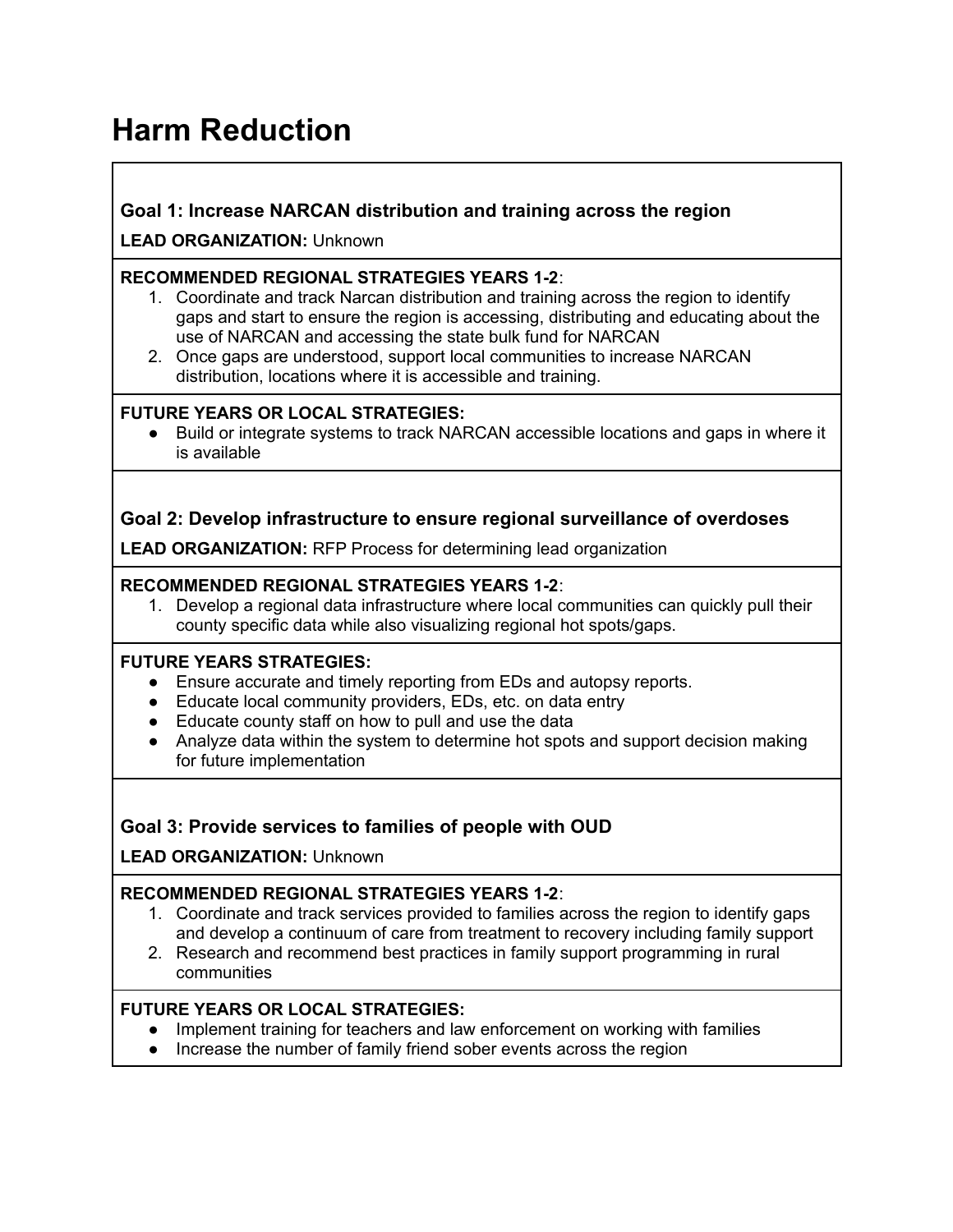# <span id="page-4-0"></span>**Criminal Justice**

**Goal 1: Develop a regional strategic plan for the implementation of projects and programs for community corrections, community response, criminal justice and law enforcement**

<span id="page-4-1"></span>**LEAD ORGANIZATION:** RFP Process for determining lead organization

### **RECOMMENDED REGIONAL STRATEGIES YEARS 1-2**:

1. Complete a regional strategic plan/feasibility study for projects and programs for criminal justice, law enforcement and non-criminalized responses (adult problem-solving court, diversion and restorative practices)

- Provide law Enforcement training on OUD, NARCAN & de-escalation
- Develop and expand jail based treatment programs, including life skills/vocational training while in custody
- Develop and expand pre-trial programs to link those on bond to services including treatment, life skills and resources (e.g. Law Enforcement Assisted Diversion (LEAD) Program)
- Develop and expand drug courts
- Utilize co-responder programs for law enforcement diversion
- Implement programs for reintegrating people in recovery into communities after incarceration
- Coordinate prevention, treatment, harm reduction and recovery programs with the court system
- Engage law enforcement in public education campaigns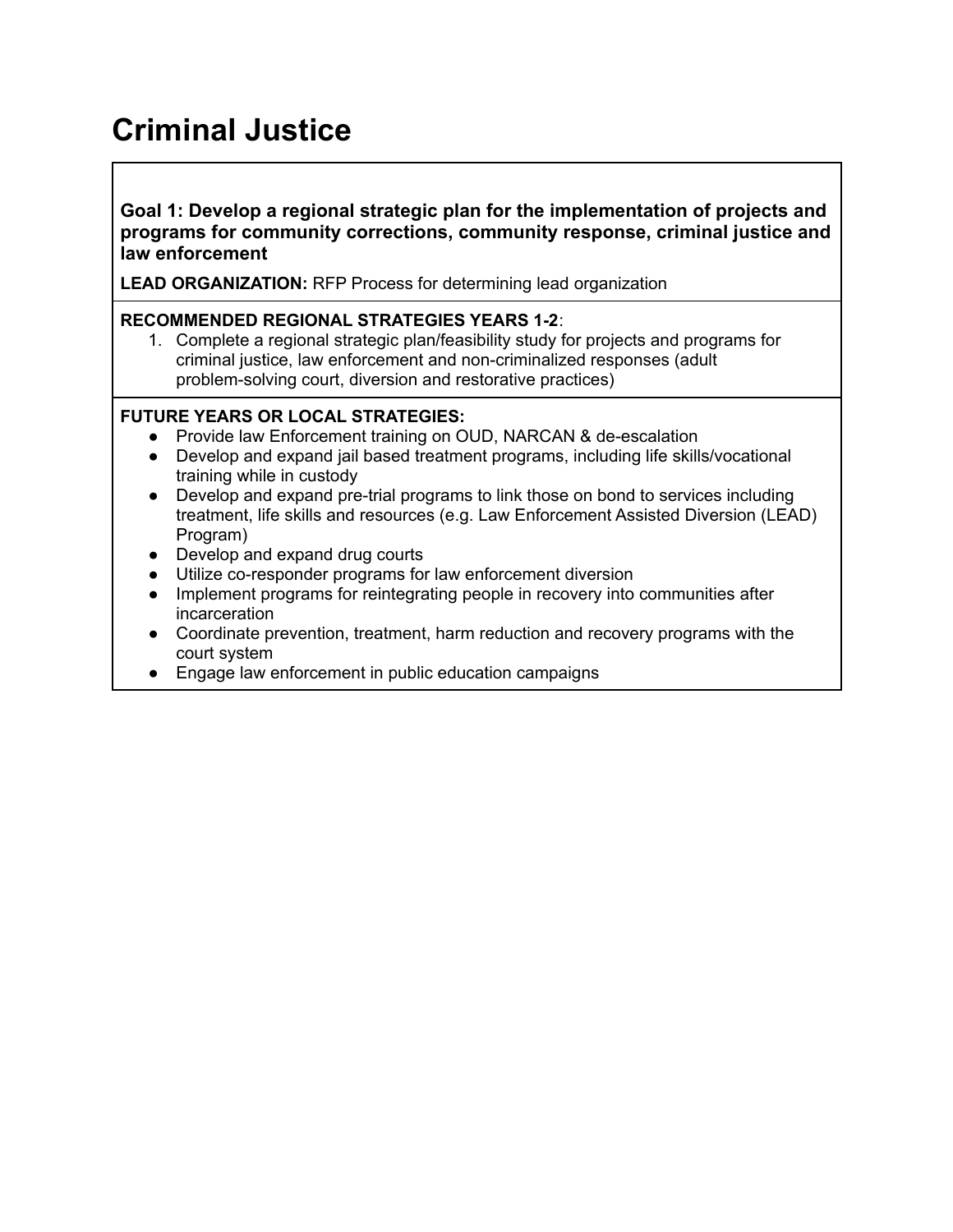## <span id="page-5-0"></span>**Treatment**

## <span id="page-5-1"></span>**Goal 1: Expand and increase treatment options across the region**

**LEAD ORGANIZATION:** RFP Process for determining lead organization

### **RECOMMENDED REGIONAL STRATEGIES YEARS 1-2**:

- 1. Complete a feasibility study to increase number of beds for treatment and detox across the region
- 2. Coordinate and track treatment services provided across the region to identify gaps and determine where and how to expand outpatient, MAT, treatment diversity, etc (could be part of the feasibility study)

### **FUTURE YEARS OR LOCAL STRATEGIES:**

- Expand and support existing outpatient groups and IOP availability across the region
- Expand availability of and support existing Medication Assisted Treatment (MAT)
- Expand and support existing use of telehealth
- Expand treatment diversity based on demographics (e.g. Wilderness therapy, I Matter, counseling)
- Work with people in treatment or recovery to understand what is needed, how to deliver and what hasn't worked

## <span id="page-5-2"></span>**Goal 2: Build an infrastructure to successfully implement treatment programs and strategies and analyze their effectiveness**

### **LEAD ORGANIZATION:** Unknown

## **RECOMMENDED REGIONAL STRATEGIES YEARS 1-2**:

- 1. Develop and implement a plan to recruit and retain a skilled and diverse workforce
- 2. Support action and activities to ensure accessibility to treatment including transportation and childcare

- Improve the continuum of care from Emergency Departments/jails/courts to treatment
- Work on Policies that impact access to treatment (economic parity, insurance coverage, FMLA, EAP)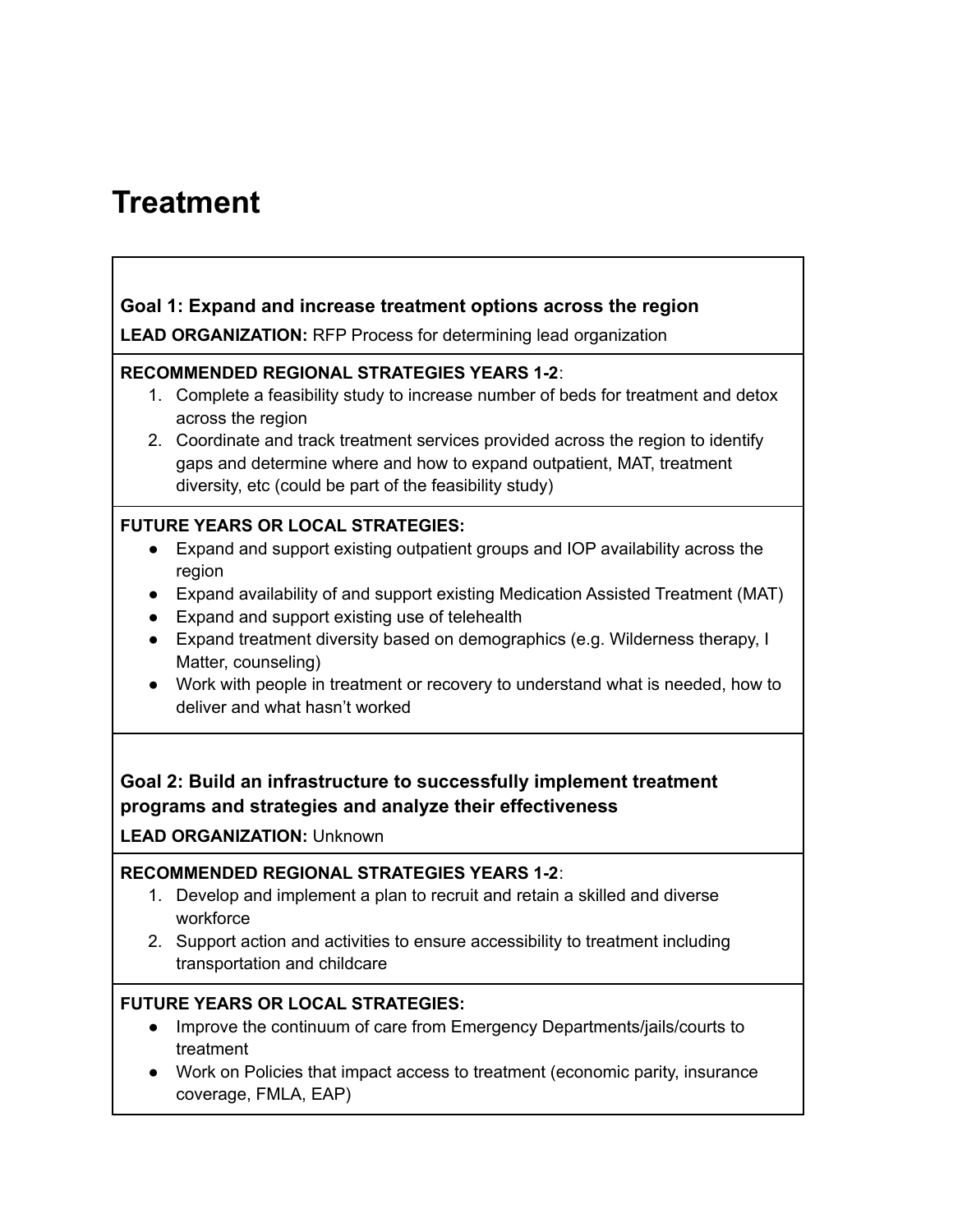- Explore policies related to alternative pain management
- Conduct research and evaluation of treatment programs to determine effectiveness

## <span id="page-6-0"></span>**Goal 3: Share resources, services, treatment, and workforce across the region**

**LEAD ORGANIZATION:** RFP Process for determining lead organization

## **RECOMMENDED REGIONAL STRATEGIES YEARS 1-2**:

- 1. Build a system or inventory of services available by provider by community and ensure it is accessible and updated across the region
- 2. Build communication frameworks to ensure resources and materials are shared across the region
- 3. Ensure systems of share communication exists so that resources that are brought into one community could be accessed by all communities and decrease duplication of services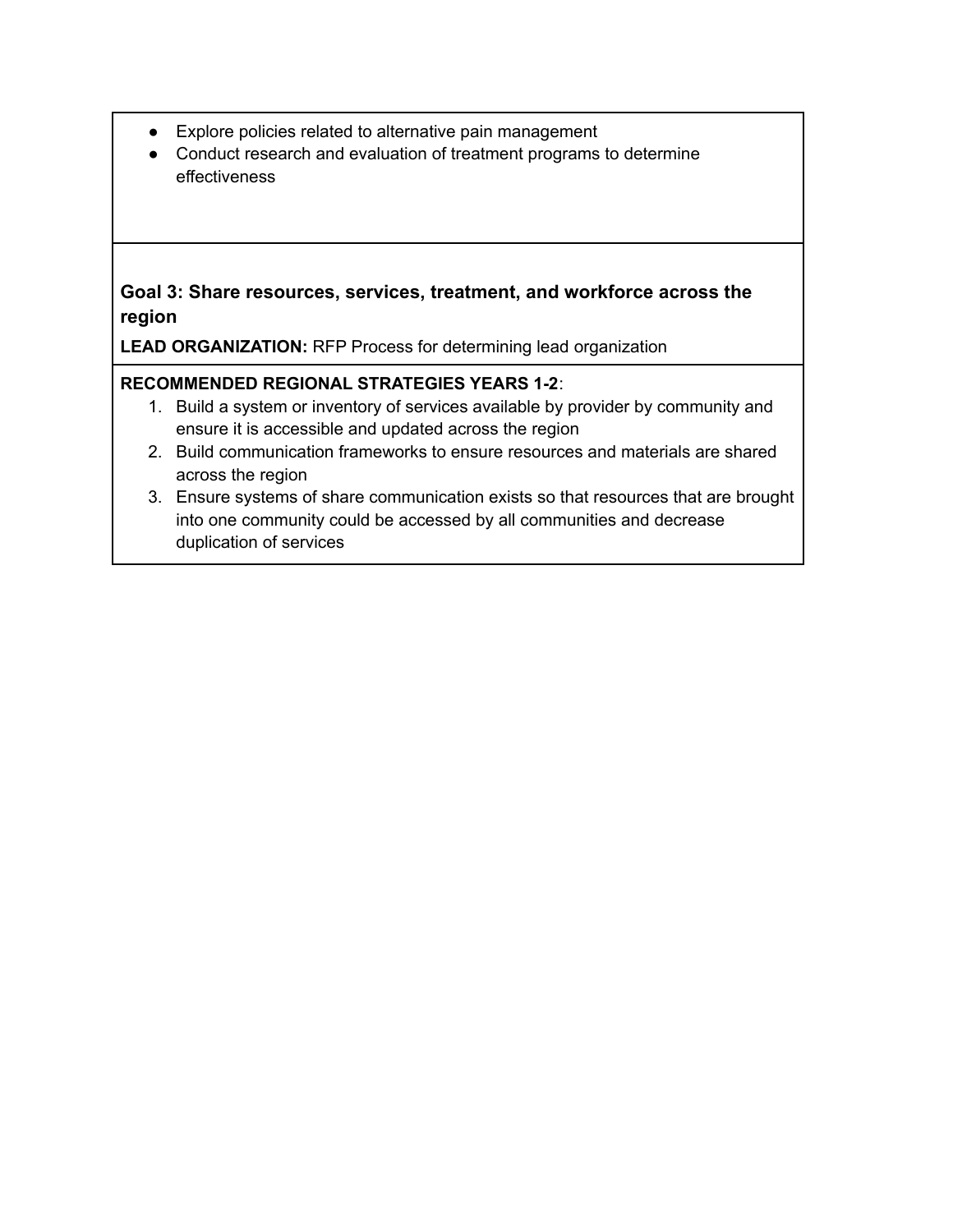## <span id="page-7-0"></span>**Recovery**

## <span id="page-7-1"></span>**Goal 1: Expand recovery groups and community options to community members in recovery and their families, friends and communities of support**

**LEAD ORGANIZATION:** Unknown

### **RECOMMENDED REGIONAL STRATEGIES YEARS 1-2**:

- 1. Coordinate and track recovery options across the region to identify gaps and develop actions or recommendations to the implemented locally
- 2. Complete a feasibility study for expanding sober facilities and centers that reach the region

### **FUTURE YEARS OR LOCAL STRATEGIES:**

- Build and sustain existing and new support groups in the community, including non-traditional support groups
- Increase the number facilities that offer Sober Housing and/or sober Communities **Centers**
- Teach supportive personal responsibility to those in recovery including nutritional support
- Increase the number of sober community events across the region

### <span id="page-7-2"></span>**Goal 2: Improve the continuum of care from treatment to recovery in community**

**LEAD ORGANIZATION:** Unknown

### **RECOMMENDED REGIONAL STRATEGIES YEARS 1-2**:

1. Build a referral and/or other system to ensure direct follow-up from care and treatment for those moving from treatment into recovery

### **FUTURE YEARS OR LOCAL STRATEGIES:**

- Increase affordable transitional living including felon friendly housing
- Expand the workforce to include navigators, peer support specialists and people with living experience in recovery

## <span id="page-7-3"></span>**Goal 3: Decrease stigma of people living with SUD/OUD**

**LEAD ORGANIZATION:** Unknown

## **RECOMMENDED REGIONAL STRATEGIES YEARS 1-2**:

1. Research existing state and local programs for people in recovery and provide